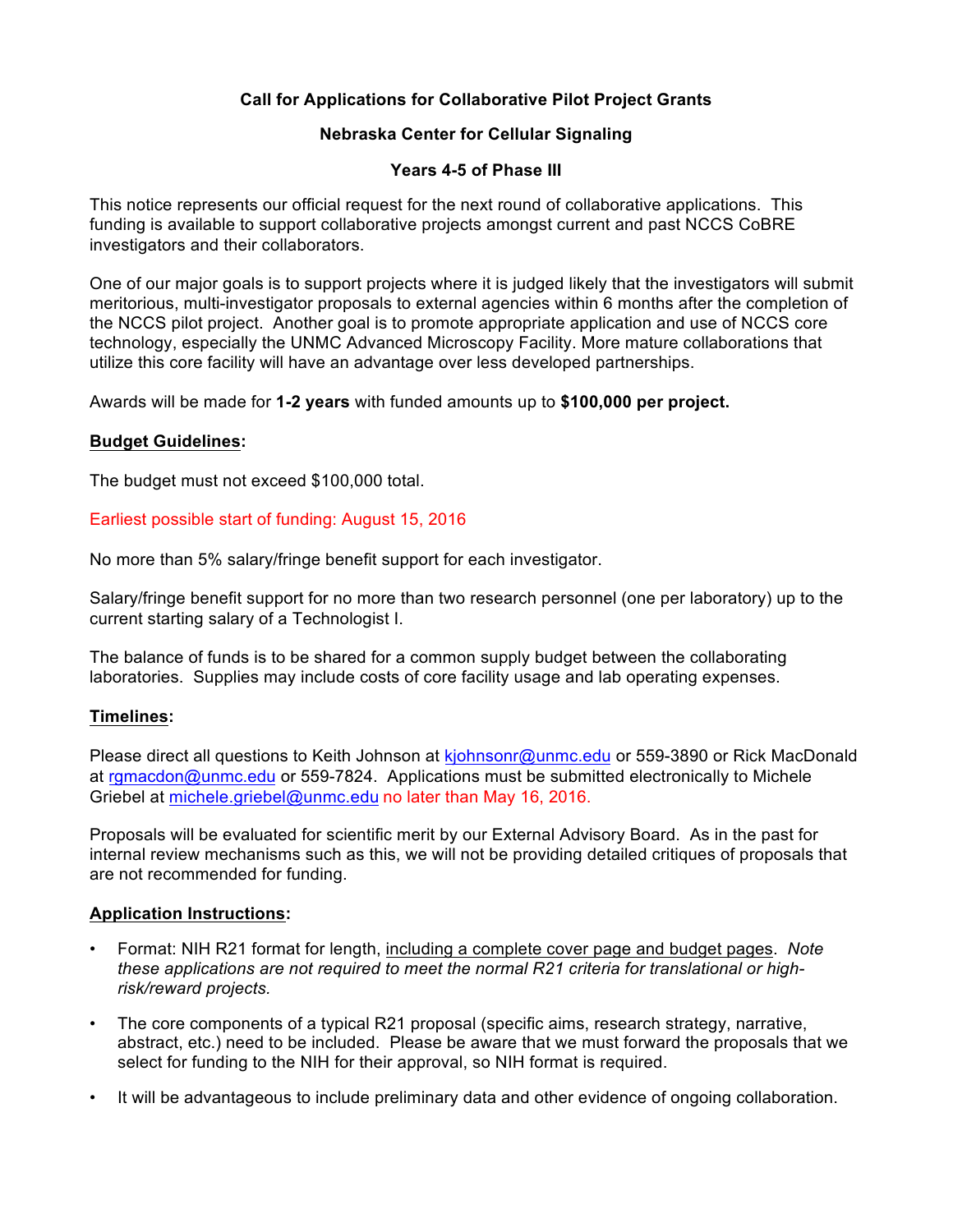• The proposal should include clear plans stating when grant applications will be submitted and to what agencies they will be submitted.

# **Eligibility and Requirements:**

- All past and current NCCS investigators and mentors at any of the collaborating NCCS institutions are eligible (a list of current NCCS investigators is appended to this RFA).
- The goal of the NCCS Pilot Project Grant Program is to assist teams of investigators in acquisition of external NIH R01-type funding. Thus, investigators who currently have NCCS pilot project funding that would continue past August 15, 2016 are also eligible to apply for this round. However, already holding current NCCS funding will be taken into consideration in the review of new proposals.
- Teams of investigators on successful proposals will be made up of Co-PIs; *teams composed of a single PI plus Co-Investigators do not meet these criteria*. At least one of the Co-PIs must be a member of the NCCS or meet the early-stage investigator criteria (below). Eligible investigators must hold appointments leading to tenure or be tenured already. In any given funding cycle, an investigator will be limited to one application in which he/she is a Co-PI.
- **Early-stage investigators are strongly encouraged to apply and, upon receiving pilot grant funding, will** *automatically be considered NCCS investigators*. For purposes of the NCCS Pilot Grants Program, early-stage investigators are defined as those who have been in a tenureleading position for less than five years and who have not yet acquired NIH-derived or other similar external funding as an independent scientist. During the Pilot Project funding period, such early-stage investigators will be supervised by Professional Development Teams (PDT) to be assigned by the NCCS. Details of the duties, responsibilities and benefits of the PDT are available upon request.
- Individuals with transient commitments to or from their institutions will not be eligible. Thus, postdoctoral fellows and visiting professors and investigators with no more than adjunct appointments are not eligible.
- It is our intention to fund those projects most likely to result in meritorious multi-investigator applications being submitted to external funding agencies such as the NIH. Past history of scientific cooperation between the collaborating investigators is thus a plus.
- Applications will be considered from investigators currently participating in multi-PI projects whose funding has lapsed or whose funding is in no-cost extension. It will be an advantage if the investigators have submitted a renewal application and the renewal application was scored but not funded.
- NCCS members are encouraged to consider projects involving collaborations with clinical researchers or projects with clear clinical implications.
- We will accept applications seeking support for projects that already have seed grant support from other sources. However, such applications must make it unambiguously clear how NCCS funds will add to the likelihood of a meritorious multi-PI proposal being submitted.
- We expect that applicants will submit a proposal to an external agency within six months of completing funding of these pilot grants. We ask that investigators state what external agencies they have in mind and outline a reasonable strategy for submitting proposals that utilize and build on the data you are obtaining with pilot grant support.
- We ask that applicants verify that all regulatory affairs requirements are being satisfied and, if applicable, provide IRB or IACUC protocol numbers. If such protocols have not yet been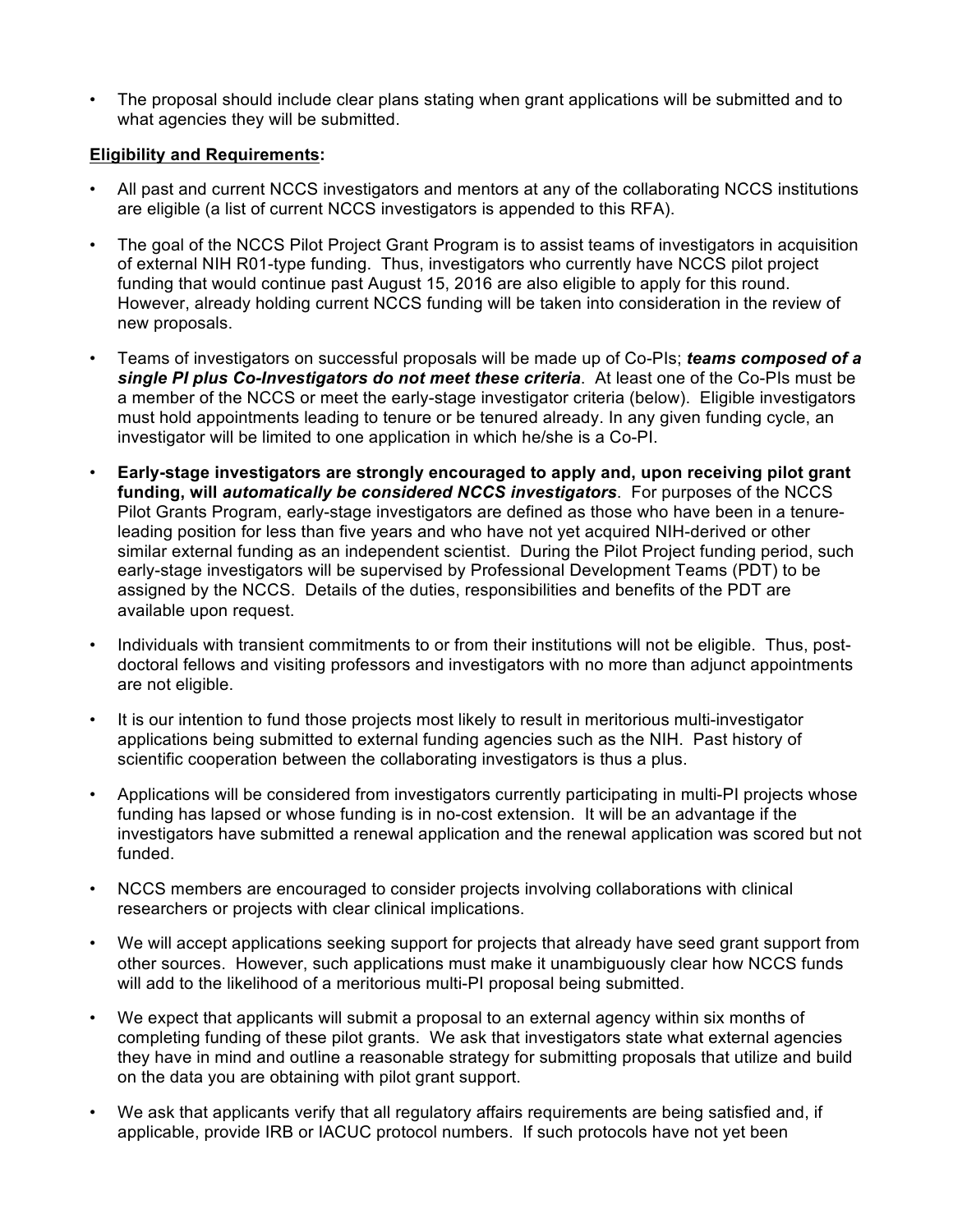approved, the investigators will be obligated to provide evidence of protocol approval (protocol numbers) before funding can commence.

- **For projects with one year of funding, we require a final progress report sent to the NCCS no later than 30 days after the end of pilot grant support.** For projects that are funded for two years, we will require that principal investigators provide the NCCS with a mid-stream progress report April 25, 2017 as well as a final report that is sent to the NCCS no later than 30 days after the end of pilot grant support. The reports will contain a summary of progress and scholarly activities such as presentations and publications. These annual/final reports will be reviewed by the Coordinator of the Pilot Grants Program to verify that investigators are complying with these requirements and then the reports will be included as part of our annual progress report to the NIH.
- Investigators who have funding as a project leader on another COBRE are eligible to apply for NCCS pilot funding, so long as it can be demonstrated that the pilot project is clearly distinct from that funded by the other COBRE. During the review process and final deliberations for pilot project funding, the applicant's career stage, productivity, and history of productivity will be taken into consideration.

# **Review of Applications:**

We will have proposals evaluated for scientific merit by our External Advisory Board. As in the past for internal review mechanisms like this, we will NOT be providing detailed critiques of proposals that are not recommended for funding.

If you have any questions, please ask.

Good luck.